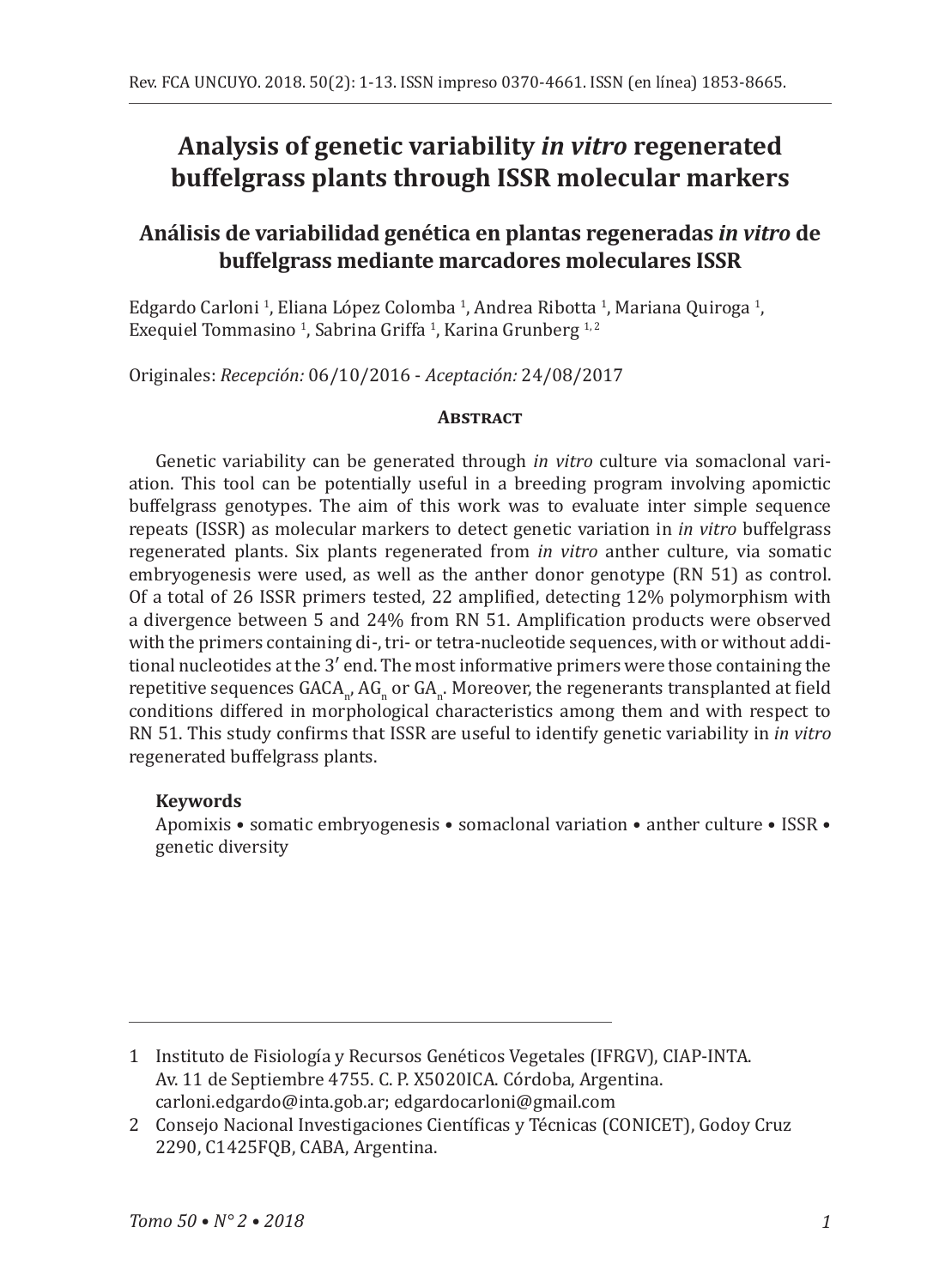#### **Resumen**

El cultivo *in vitro* permite generar variabilidad genética mediante variación somaclonal. Este fenómeno puede ser potencialmente útil en un programa de mejora en genotipos apomícticos de buffelgrass. El objetivo del presente estudio fue evaluar inter secuencias simples repetidas (ISSR) como marcadores moleculares en la detección de variación genética en plantas regeneradas *in vitro* de buffelgrass. Se utilizaron seis plantas regeneradas mediante el cultivo *in vitro* de anteras, vía embriogénesis somática, y el genotipo dador de anteras (NR 51) como control. De un total de 26 cebadores ISSR probados, 22 de ellos amplificaron, detectando un 12% de polimorfismo con una divergencia del 5 al 24% con respecto al material NR 51. Se observaron productos de amplificación con los cebadores que contienen secuencias di-, tri- o tetra-nucleótidos, con o sin nucleótidos adicionales en el extremo 3′. Los cebadores más informativos fueron aquellos que contenian secuencias repetitivas GACA<sub>n</sub>, AG<sub>n</sub> o GA<sub>n</sub>. Conjuntamente, las plantas trasplantadas a campo manifestaron características morfológicas diferentes entre ellas y con respecto al NR 51. El presente estudio confirma que el empleo de ISSR permite identificar variabilidad genética en plantas regeneradas *in vitro* de buffelgrass.

#### **Palabras claves**

Apomixis • embriogénesis somática • variación somaclonal • cultivo de anteras • ISSR • diversidad genética

#### **INTRODUCTION**

*In vitro* cell or tissue culture offers several advantages to plant species. The use of this biotechnological tool has resulted in regenerated plants showing spontaneous genetic variability with respect to the donor plant. This phenomenon is known as somaclonal variation (20) and may be undesirable in some *in vitro* propagated species (9). In apomictic cultivars of buffelgrass [*Pennisetum ciliare* (L.) Link syn. *Cenchrus ciliaris* L.], however, those changes can be potentially useful as a source of genetic variability that can be beneficial in breeding programs (23) of this important forage grass worldwide in arid and semiarid regions (4, 18).

Genetic variation reported in several *in vitro* regenerated species include phenotypic changes (33), alterations in chromosome number or specific regions (19), point mutations (11, 24), and activation of transposable genetic elements (21), among others. Accordingly, all these factors should be considered when identify and analyze the occurrence of a somaclone (20). Morphological characters may be one of the most practical, cost-effective and easy methods to evaluate somaclonal variation (33). Nevertheless, these studies in *in vitro* regenerated plants usually require a comprehensive including several nuclear DNA analysis techniques (2, 7).

In buffelgrass, measurement of nuclear DNA content by flow cytometry (FCM) has been suggested as an alternative and plays an important role in the analysis of micropropagated plant suffering changes in ploidy levels (8). Also randomly amplified polymorphic DNA (RAPD) are mentioned to identify somaclones from induced mutations of embryogenic callus treated with ethylmethane sulfonate (EMS) and *in vitro* selection (23).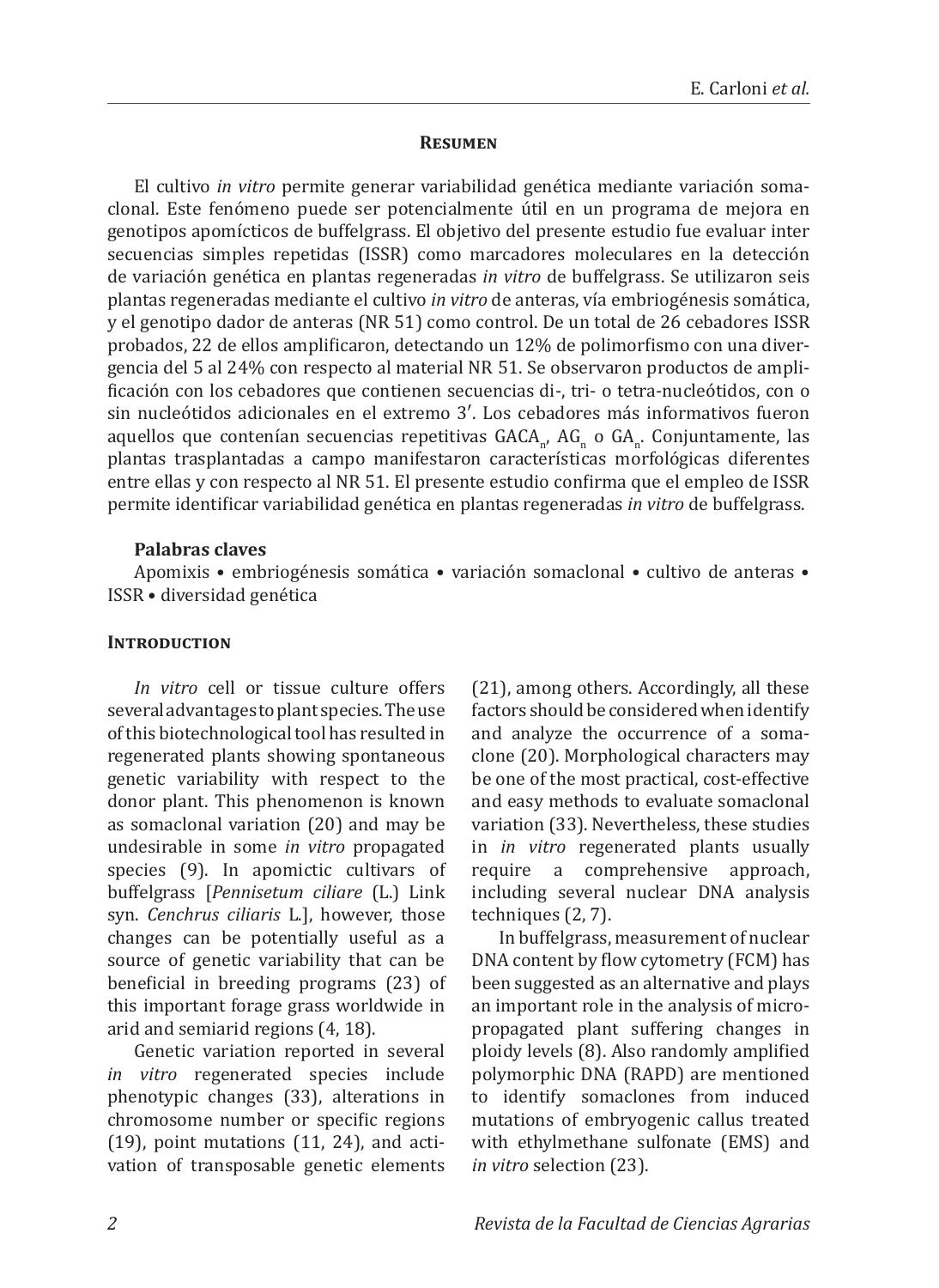In others species, one of the approaches used in those studies is ISSR (inter simple sequence repeat) molecular markers (10, 12, 26, 30). This technique is based on polymerase chain reaction (PCR) and uses a single primer complementary to the microsatellites (28). One variant to this method consists of adding nucleotides in the 3' end of the primer, known as anchored primer (34). Each amplified band is a locus and corresponds to the DNA sequence located between two similar or inverted microsatellites. This technique has the advantage that primer design does not require previous knowledge of the DNA sequence to be amplified (5, 16). There is scarce information about the use of this type of molecular markers in buffelgrass, except for studies that determined genetic diversity in wild populations (1, 17). Here we aimed to evaluate inter simple sequence repeats (ISSR) as molecular markers to detect genetic variation in *in vitro* buffelgrass regenerated plants.

#### **Materials and methods**

# **Plant material**

The study included six plants of the R1 generation (plants obtained by *in vitro* anther culture, via somatic embryogenesis) which showed genetic instability in nuclear DNA content by flow cytometry (8) and anther donor plant registration number 51 accession (RN 51). All the plants were transplanted at field in the Instituto de Fisiología y Recursos Genéticos Vegetales of the Instituto Nacional de Tecnología Agropecuaria (INTA) (Córdoba, Argentina) for further evaluation.

#### **Inter simple sequence repeats (ISSR)**

Genomic DNA of each regenerated and donor plant was isolated from frozen leaves (-20°C) using the *Nucleon PhytoPure*

(GE Healthcare) commercial kit and following the manufacturer's instructions. Pure DNA was resuspended in 50 µl of distilled water. DNA concentration in each sample was quantified by absorbance reading (A260/280 nm) in a *NanoDrop* ND-1000 V3.5 spectrophotometer (NanoDrop Technologies, USA).

A total of 26 ISSR universal primers were tested; they were obtained from sequences published on line the "UBC Primer Set #9" (31) and from previous works in other plant species (14, 26, 32) (table 1, page 4).

amplification reaction was performed in a final volume of 20 µl, containing 2 µl DNA  $(25 \text{ ng}/\text{ul})$ , 1X buffer solution (Tris-HCl 6 mM pH 8.8, KCl 50 mM), 0.8  $\mu$ I MgCl<sub>2</sub> (25 mM), 4  $\mu$ I of each dNTP  $(1 \text{ mM})$ , 4 µ of the primer  $(5 \text{ µ})$ and 0.2 U of GoTaq® DNA polymerase (Promega, USA). Amplification consisted of following steps: 94°C for 3 min, 35 cycles at 93 $\degree$ C for 30 s, 55 $\degree$ C for 1 min, 72°C for 1 min 30 s, followed by a final extension of 72°C for 5 min. To improve the band patterns of those primers that failed to amplify, different annealing temperatures were tested (14) and in some reactions, 0.5 µl (10 mg/ml) of bovine serum albumin (BSA) was added. A minimum of three reactions per primer were performed to increase resolution of the band pattern. Amplifications were conducted in an Eppendorf Mastercycler 5333 thermocycler.

Amplification products were run for two hours at 100 V in 2% agarose gels in 0.5 X TBE buffer solution.Asample volume of 12 µl was loaded per lane [10 µl amplification product  $+ 2 \mu$  5X loading buffer] as well as a GeneRuler 100-pb molecular weight marker, *Plus DNA Ladder* (Thermo Scientific Inc) as reference marker to calculate the size of the bands obtained with the ISSR.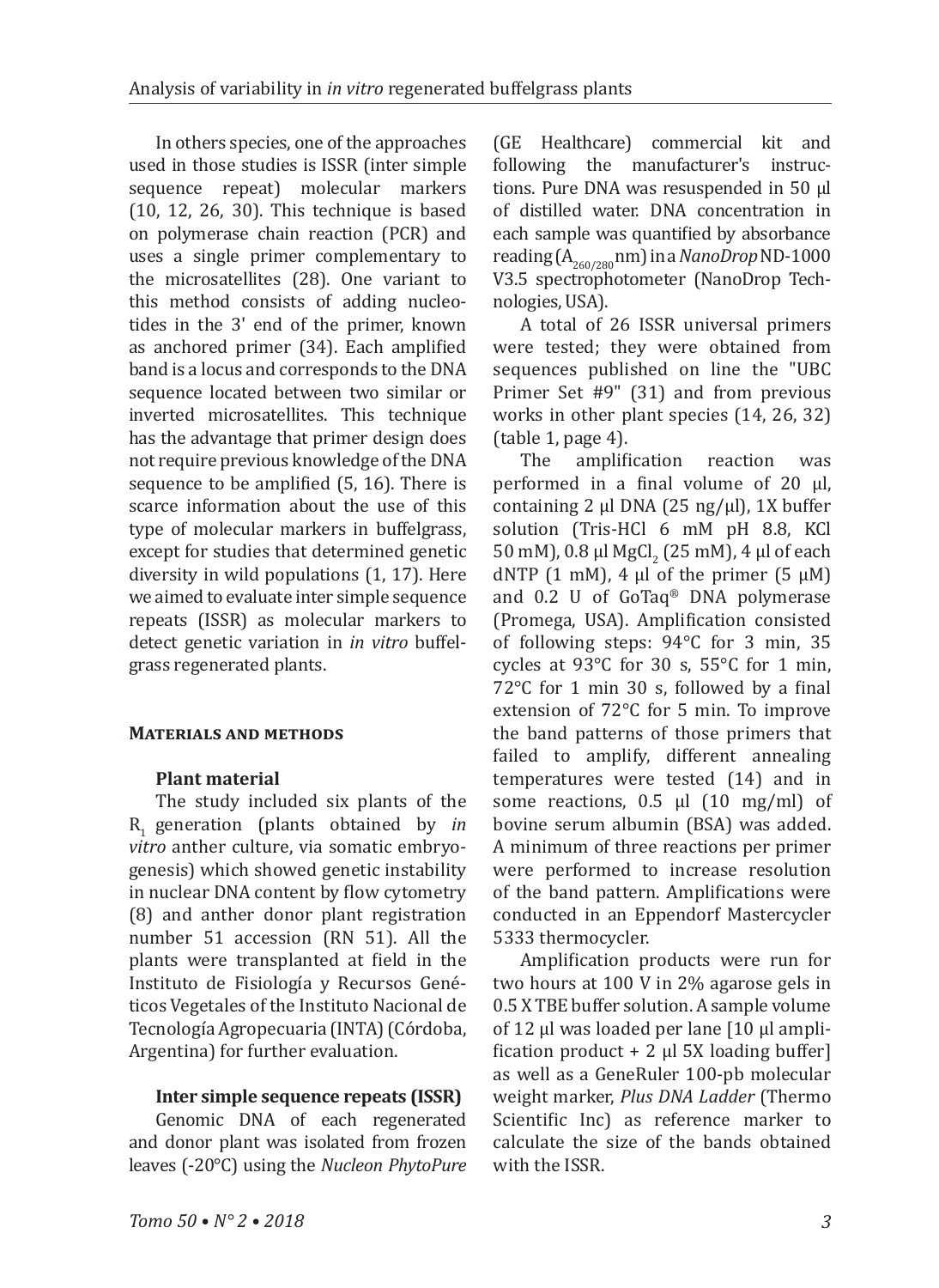| <b>Primers</b> | Nuc. Seq.                              | Temp.                | PB                       | MB                       | TB                       | <b>PMF</b> (95)          | <b>PIC</b>               | <b>AMP</b>               | SB            |
|----------------|----------------------------------------|----------------------|--------------------------|--------------------------|--------------------------|--------------------------|--------------------------|--------------------------|---------------|
| 17899          | (CA) <sub>6</sub> AG                   | $55^{\circ}$ C + BSA | $\overline{2}$           | 19                       | 21                       | 0.10                     | 0.21                     | 95                       | 350≤3000      |
| $AE_{2}$       | $(CA)_{8}$ G                           | $55^{\circ}$ C       | $\mathbf{1}$             | 25                       | 26                       | 0.04                     | 0.21                     | 99                       | 100≤1400      |
| D12            | (GA) <sub>6</sub> CG                   | $55^{\circ}$ C + BSA | $\mathbf{0}$             | 20                       | 20                       | 0.00                     | nd                       | 100                      | 200≤2900      |
| D14            | $(CAC)$ <sub>3</sub> GC                | 52°C and 55°C        | $\overline{\phantom{a}}$ | $\overline{\phantom{a}}$ | $\overline{\phantom{a}}$ | $\overline{\phantom{a}}$ | $\overline{\phantom{0}}$ | $\frac{1}{2}$            |               |
| HB13           | $(GAG)_{3}$ GC                         | $52^{\circ}$ C + BSA | $\boldsymbol{0}$         | 25                       | 25                       | 0.00                     | nd                       | 100                      | 200≤3000      |
| HB14           | $\left(\text{CTC}\right)_{3}\text{GC}$ | $55^{\circ}$ C + BSA | $\mathbf{0}$             | 3                        | 3                        | 0.00                     | nd                       | 100                      | $400 \le 700$ |
| ISSR1A         | $(AG)_{8}Y^*$                          | $55^{\circ}$ C       | 11                       | 18                       | 29                       | 0.38                     | 0.23                     | 84                       | 100≤1800      |
| ISSR1B         | $(AG)_{8}$ GG                          | $52^{\circ}$ C + BSA | $\mathbf{1}$             | 9                        | 10                       | 0.10                     | 0.21                     | 99                       | 180≤550       |
| ISSR4          | $(GA)_{8}T$                            | $55^{\circ}$ C + BSA | 6                        | 9                        | 15                       | 0.40                     | 0.21                     | 85                       | 220≤1500      |
| ISSR8A         | $(AG)_{8}$ Y*T                         | $55^{\circ}$ C + BSA | 5                        | 23                       | 28                       | 0.18                     | 0.24                     | 92                       | 200≤3000      |
| ISSR9A         | $(GATC)$ <sub>3</sub> GC               | $55^{\circ}$ C + BSA | $\mathbf{0}$             | 21                       | 21                       | 0.00                     | nd                       | 100                      | 250≤3000      |
| ISSR9B         | $(AG)_{8}$ Y*C                         | $55^{\circ}$ C + BSA | $\mathbf{1}$             | 24                       | 25                       | 0.04                     | 0.21                     | 97                       | 250≤1800      |
| RAF16          | $(GACA)_4$                             | $52^{\circ}$ C + BSA | $\mathbf{1}$             | 25                       | 26                       | 0.04                     | 0.32                     | 99                       | 250≤3000      |
| RAF4           | $(GA)_{9}T$                            | $55^{\circ}$ C       | $\overline{4}$           | 11                       | 15                       | 0.27                     | 0.21                     | 91                       | 400≤2300      |
| RAF9           | $(CAA)$ <sub>5</sub>                   | $55^{\circ}$ C + BSA | $\boldsymbol{0}$         | 11                       | 11                       | 0.00                     | nd                       | 100                      | 280≤3000      |
| <b>UBC816</b>  | $(CA)_{8}T$                            | $55^{\circ}$ C + BSA | 3                        | 25                       | 28                       | 0.11                     | 0.21                     | 96                       | 250≤2500      |
| <b>UBC825</b>  | $(AC)_{8}T$                            | $55^{\circ}$ C + BSA | $\mathbf{0}$             | 21                       | 21                       | 0.00                     | nd                       | 100                      | 180≤2000      |
| <b>UBC827</b>  | $(AC)_{8}$ G                           | $55^{\circ}$ C       | 5                        | 21                       | 26                       | 0.19                     | 0.21                     | 92                       | 250≤3000      |
| <b>UBC834</b>  | $(AG)_{8}$ CT                          | $55^{\circ}$ C + BSA | $\overline{2}$           | 19                       | 21                       | 0.10                     | 0.21                     | 95                       | 200≤1800      |
| UBC840A        | $(GA)_{8}$ CT                          | $55^{\circ}$ C       | 11                       | 21                       | 32                       | 0.34                     | 0.24                     | 89                       | 180≤3000      |
| UBC840B        | $(GA)_{8}$ TT                          | $52^{\circ}C + BSA$  | $\overline{4}$           | 22                       | 26                       | 0.15                     | 0.21                     | 92                       | 200≤2000      |
| <b>UBC850</b>  | $(GT)_{8}Y^{*}C$                       | $55^{\circ}$ C       | $\mathbf{0}$             | 17                       | 17                       | 0.00                     | nd                       | 100                      | 300≤1500      |
| <b>UBC861</b>  | $(ACC)_{6}$                            | 52°C and 55°C        | -                        | $\qquad \qquad -$        | $\overline{\phantom{a}}$ |                          | $\overline{\phantom{0}}$ | $\overline{\phantom{a}}$ |               |
| <b>UBC863</b>  | $(AGT)_{6}$                            | 52°C and 55°C        | $\overline{\phantom{a}}$ | $\overline{\phantom{a}}$ | $\overline{\phantom{a}}$ |                          | $\overline{\phantom{0}}$ | $\blacksquare$           |               |
| <b>UBC864</b>  | $(ATG)_{6}$                            | $55^{\circ}$ C + BSA | $\mathbf{1}$             | 13                       | 14                       | 0.07                     | 0.21                     | 99                       | 180≤2000      |
| <b>UBC865</b>  | $(CCG)_{6}$                            | 52°C and 55°C        | $\overline{\phantom{0}}$ | $\overline{\phantom{a}}$ |                          |                          | $\overline{\phantom{a}}$ | $\overline{\phantom{a}}$ |               |
|                |                                        |                      |                          |                          |                          |                          |                          |                          |               |

**Table 1.** Analysis of genetic variability of *in vitro* regenerated plants buffelgrass by ISSR. **Tabla 1.** Análisis de la variabilidad genética en plantas regeneradas *in vitro* de buffelgrass mediante ISSR.

Primers*,* nucleotide sequences (Nuc. Seq.), annealing temperatures (Temp.), number of polymorphic bands (PB), number of monomorphic bands (MB), number of total bands (TB), proportion of polymorphic loci (PMF(95)), polymorphic information content (PIC), amplification percentage (AMP) and size of bands (SB) generated by the ISSR primers.  $(*)$  Y= T/C.  $(-)$  Failed to amplify. nd: no data available.

Cebadores, secuencias de nucleótidos (Nuc. Seq.) temperaturas de hibridación (Temp.), número de bandas polimórficas (PB), número de bandas monomórficas (MB), número de bandas totales (TB), proporción de bandas polimórficas (PMF(95)), contenido de información polimórfica (PIC), porcentaje de amplificación (AMP) y tamaño de bandas (SB) generadas por los cebadores ISSR. Y= T/C.(-) No amplificó. nd: datos no disponibles.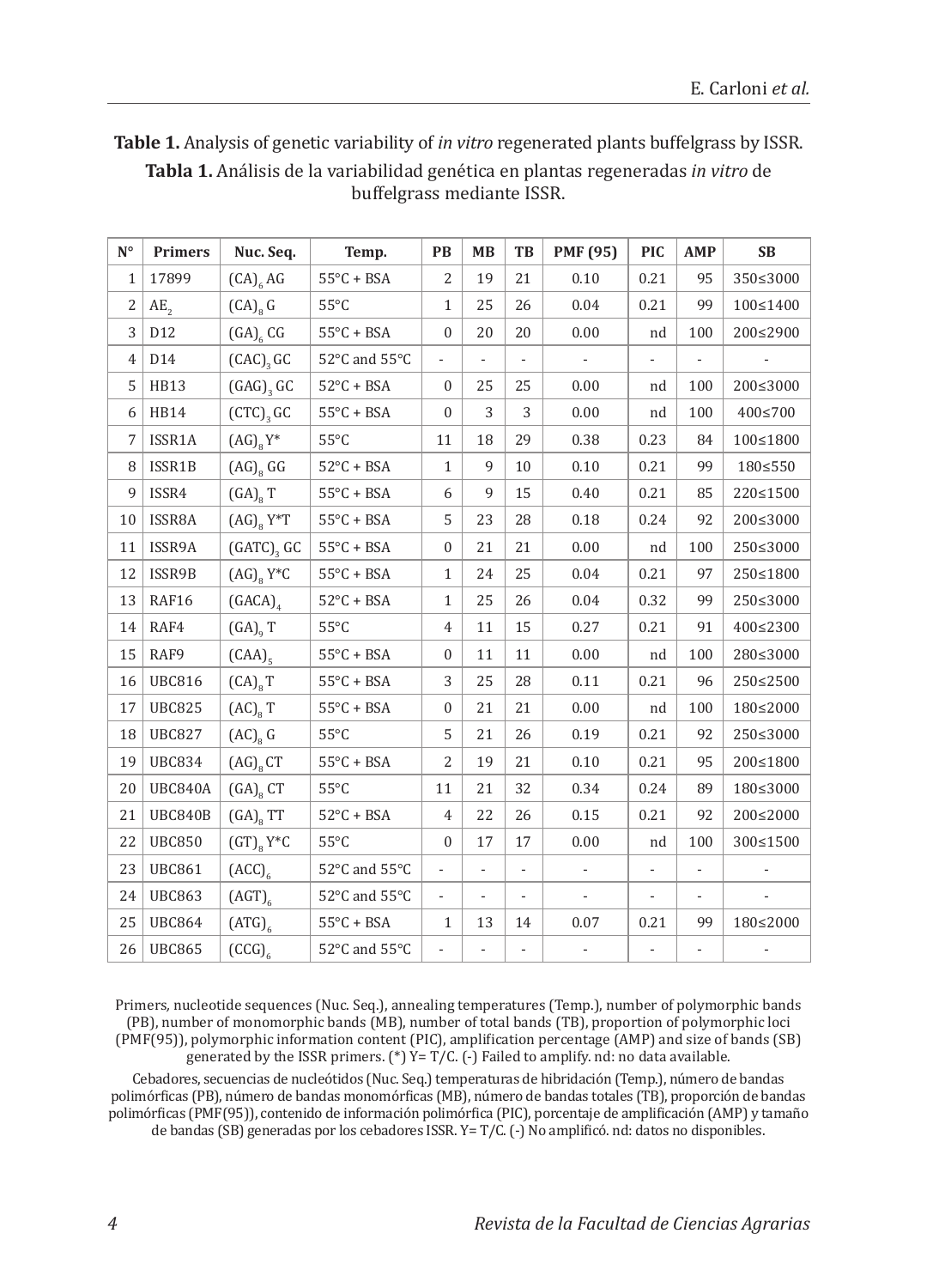PCR products were staining with ethidium bromide (10 mg/ml, GIBCO BRL) and fragments were observed under UV light (312 nm). Finally, the gel images were captured using BIORAD, Molecular Imager® Gel DocTM XR System (USA).

#### **Phenotypic evaluation**

To identify the ocurrence and observe phenotypic changes, RN 51 used as control and *in vitro* regenerated plants were transferred to an experimental plot in a completely randomized design. Thus, plant materials were transplanted at 1 m distance between them and morphological characters of leaf, stem and panicle were measured (25).

Phenotypic tests were performed during two crop seasons (2013/14 and 2014/15).

#### **Statistical Analyses**

The molecular profiles obtained using ISSR were coded by performing a matrix of binary data per primer and genotypes, where "1" and "0" indicated presence and absence of bands, respectively, and each band was regarded as a locus. Genetic relationships between individuals were evaluated using the Jaccard's similarity index [*J=a/(a+b+c)*] (15, 26, 27), where a, b and c are absolute frequencies for events  $(1.1)$ ,  $(1.0)$  and  $(0.1)$ , respectively. To obtain a matrix of genetic distances between individuals a transformation of the Jaccard's index (sqrt (1-S)) was performe d. From the obtained data the proportion of polymorphic loci (PMF (95)) and polymorphism information content (PIC) were calculated. The PMF was calculated as the number of polymorphic loci / total number of loci, while PIC was estimated using the following equation:

$$
PIC = 1 - \left(\sum_{i=1}^{n} p_i^2\right) - \sum_{j=i+1}^{n} \sum_{j=i+1}^{n} 2p_i^2 p_j^2
$$

where: *pi* = the frequency of the  $i =$ allele  $n =$  the number of alleles (6)

The distance matrix was subjected to a principal coordinate analysis (PCoA) and to unweighted pair group method with arithmetic mean (UPGMA) hierarchical clustering. All the analyses conducted with the binary data matrix were performed using Info-Gen statistical software (3).<br>To confirm phenotypic variab

confirm phenotypic variability in the *in vitro* regenerated materials, morphological variables of  $R_1$  plants were compared with those of the anther-donor plant (RN 51) using *t* test. To determine the degree of grouping of  $R_1$  and RN 51 material, a clustering analysis was performed using the average linking clustering UPGMA by applying the Euclidean distance as proximity measure. The analyses were performed using InfoStat statistical software (13).

# **Results**

# **Inter simple sequence repeats (ISSR)**

The ISSR generated amplification products in the DNA samples extracted from buffelgrass plants. Of a total of 26 primers tested, 22 amplified clear and reproducible bands. Table 1 (page 4) shows a descriptive analysis of amplification data obtained with ISSR primers. A total of 460 bands were generated, of which 58 were polymorphic (12%). Fifteen (68%) polymorphic primers were detected, with a proportion from 4 to 40% of polymorphic bands. The primers RAF16 (0.32), ISSR8A (0.24), UBC840A (0.24) and ISSR1A (0.23) produced the highest polymorphism information content. Of them, ISSR1A and UBC840A had the highest proportion of polymorphic bands (0.38 and 0.34, respectively).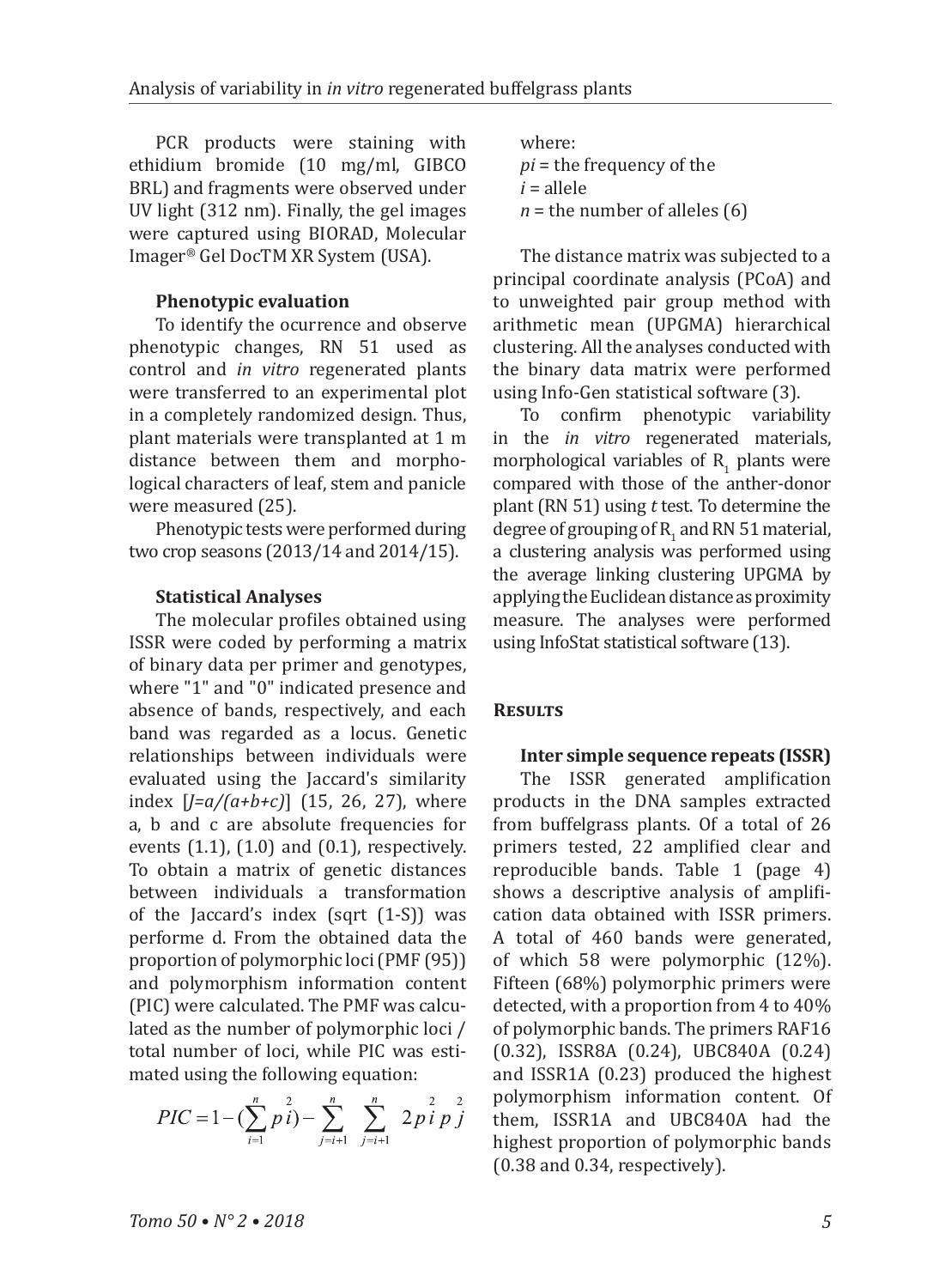Most of the polymorphic ISSR (RAF4, UBC834, ISSR8A, 17899, UBC827, UBC840A, ISSR1A, UBC816, ISSR4) generated the two types of expected data (absence and presence of alleles).

However, in comparison to donor plant, some primers only showed absence of alleles  $[AE_{2}$ , UBC864, ISSR1B and RAF16), whereas ISSR9B showed presence of new alleles.

O

B 200 1500  $\overline{131}$ 温度 m ø Œ D  $200$ 

The amplification profiles generated with ISSRs 17899, RAF4, UBC827 and UBC834 are displayed as an example in figure 1.

To understand the degree of similarity of molecular profiles between the *in vitro* regenerated individuals  $(R_1)$  and RN 51, the 22 ISSR that amplified were used for diversity studies and distance analyses.

MM: Molecular weight marker (100 pb Plus DNA Ladder, Thermo Scientific). C: DNA of anther donor plant (RN 51) used as control. Lanes 1 to 6: DNA of 6 *in vitro* regenerated buffelgrass plants, corresponding to the materials  $R_{1-t4}$ ,  $R_{1-t5}$ ,  $R_{1-t5}$ ,  $R_{1-t31}$ ,  $R_{1-t32}$ ,  $R_{1-t33}$ , respectively. H<sub>2</sub>O: Negative control (a reaction containing all PCR components except the DNA template of the studied plant). The arrows indicate absence or presence of bands. MM: Marcador de peso molecular (100 pb Plus DNA Ladder, Thermo Scientific). C: ADN de planta dadora de anteras (NR 51) utilizada como control. Calles 1 al 6: ADN de 6 plantas regeneradas *in vitro* de buffelgrass, correspondiente a los materiales  $R_{1\text{-}t4'}$ ,  $R_{1\text{-}t5'}$ ,  $R_{1\text{-}t31}$ ,  $R_{1\text{-}t32}$ ,  $y$ ,  $R_{1\text{-}t33}$ , respectivamente. H<sub>2</sub>O: Control negativo (reacción de PCR conteniendo todos los componentes menos el ADN molde de la planta en estudio). Las flechas indican ausencia o presencia de bandas.

**Figure 1.** Detection of genetic variability using ISSR *in vitro* regenerated buffelgrass plants. Agarose gel electrophoresis (2 %) of the PCR product obtained with the following ISSR: (A) 17899, (B) RAF4, (C) UBC827, and (D) UBC834.

**Figura 1.** Detección de variabilidad genética utilizando ISSR en plantas regeneradas *in vitro* de buffelgrass. Electroforesis en gel de agarosa al 2 % del producto de PCR obtenido con los siguientes ISSR: (A) 17899, (B) RAF4, (C) UBC827 y (D) UBC834.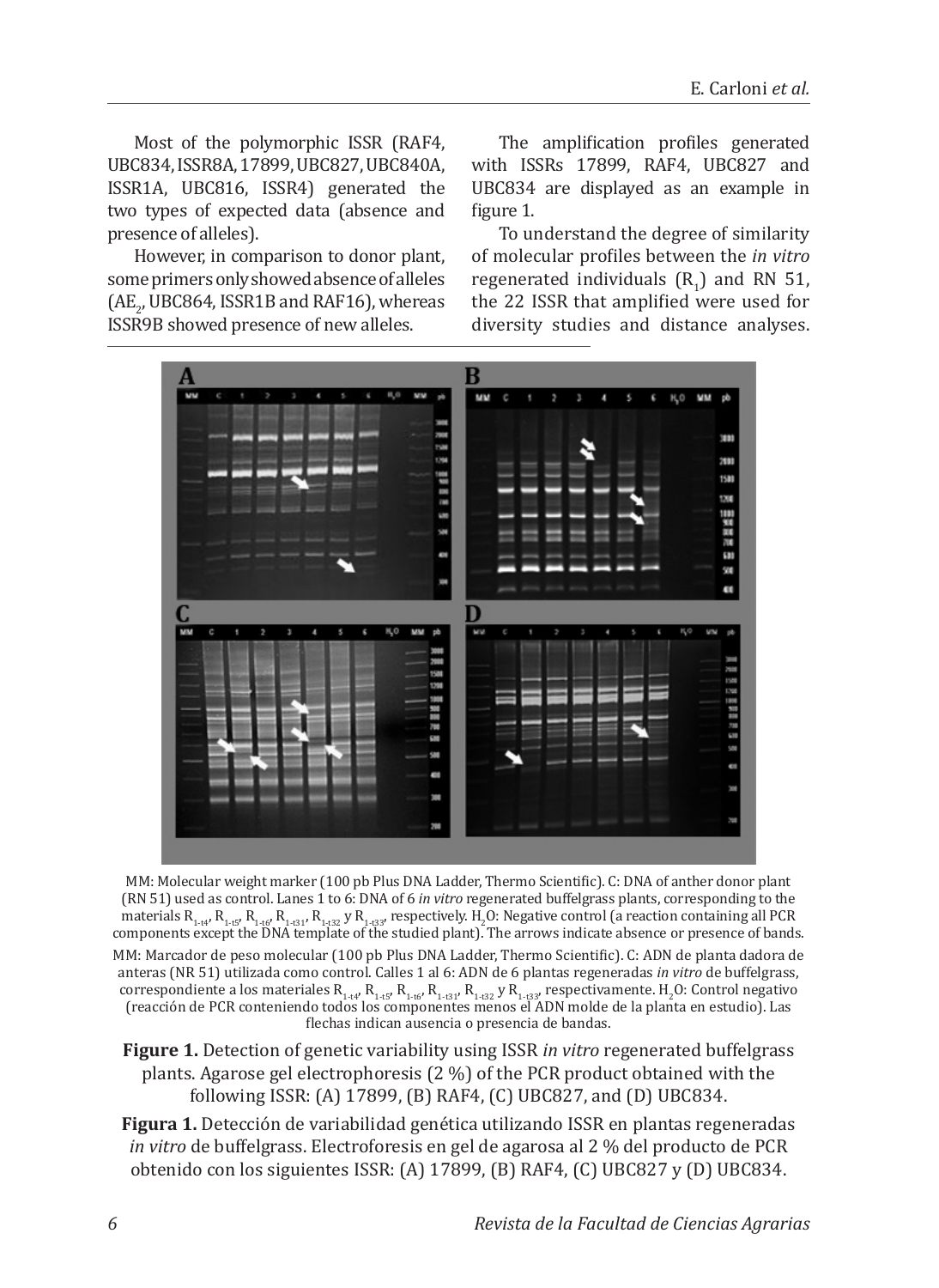The results obtained from the sqrt (1-S) transformation of Jaccard's similarity index indicates that the distance coefficients vary between 0.05 and 0.24 (5 and 24%, respectively), between *in vitro* regenerated plants and control (table 2).

The analysis including only the coefficients of the *in vitro* regenerated plants showed values ranging between 0.11 and 0.29 (11 and 29%, respectively), indicating not only divergence from RN 51 but also differences between *in vitro* regenerated plants.

The results of the principal coordinate analysis (PCoA) show that the most important principal components (PCs) (PC1 and PC 2) (figure 2, page 8), which account for almost 62% of the total variability, shows

**Table 2**. Distance matrix of six *in vitro* regenerated buffelgrass plants and genotype RN 51 (C), obtained from the transformation sqrt (1-S) of the Jaccard's similarity index based on 22 ISSR primers.

**Tabla 2.** Matriz de distancia de seis plantas regeneradas *in vitro* de buffelgrass y del genotipo NR 51 (C), obtenida de la transformación sqrt (1-S) del índice de similitud de Jaccard basado en 22 cebadores ISSR.

|            | C                | $R_{1-t31}$                                 | $R_{1-t32}$ | $R_{1-t33}$ $R_{1-t4}$ | $R_{1-t5}$     | $R_{1:\underline{t}6}$ |
|------------|------------------|---------------------------------------------|-------------|------------------------|----------------|------------------------|
| C          | $\theta$         |                                             |             |                        |                |                        |
|            | $R_{1-t31}$ 0.24 | $\vert 0$                                   |             |                        |                |                        |
|            |                  | $R_{1-t32}$ 0.18 0.29 0                     |             |                        |                |                        |
|            |                  | $R_{1+33}$   0.18   0.29   0.22   0         |             |                        |                |                        |
|            |                  | $R_{1+4}$   0.14   0.27   0.21   0.21   0   |             |                        |                |                        |
|            |                  | $R_{1+5}$   0.12   0.25   0.19   0.2   0.16 |             |                        | $\overline{0}$ |                        |
| $R_{1-t6}$ |                  | $0.05$   0.23   0.18   0.17   0.13          |             |                        | 0.11           | $\theta$               |

C: Apomictic genotype used as anther donor control plant.  $\text{R}_{_{1\text{-}t4'}}$   $\text{R}_{_{1\text{-}t5'}}$   $\text{R}_{_{1\text{-}t31'}}$   $\text{R}_{_{1\text{-}t32}}$  and  $\text{R}_{_{1\text{-}t33}}$  :  $in\,vitro$ regenerated buffelgrass plants.

C: Genotipo apomíctico utilizado como planta control dadora de anteras.  $R_{1-t4}$ ,  $R_{1-t5}$ ,  $R_{1-t6}$ ,  $R_{1-t31}$ ,  $R_{1-t32}$ y R1-t33: plantas regeneradas *in vitro* de buffelgrass.

two groups; one of them is composed of a single genotype  $(R_{1,t31})$ , which showed the greatest differences among the *in vitro* regenerated materials in PC 1. In turn, PC 2, differentiates two groups, one of them including the material used as anther donor or control (C) and the other including two regenerants that were very different from the rest  $(R_{1-t32}$  and  $R_{1-t33}$ ).

Figure  $3$  (page  $8$ ) showed the results of the dendrogram generated by UPGMA clustering method. The former cophenetic analysis yielded a correlation coefficient of 0.97. These results further highlight the differences compared with PCoA, because if considering a distance of 0.13 as an arbitrary cut-off value (50% of the maximum distance),  $R_{1-t32}$  and  $R_{1-t33}$  individuals not formed a group and the  $R_{1-t4}$ individual was separated from the group that included RN 51 (C).

# **Phenotype evaluation**

Of the six plants that were transplanted to the field  $(R_1)$ , five exhibited very different phenotypes from RN 51, and the remaining one did not survive. Plants  $R_{1.55}$ and  $R_{1-t6}$ , whose DNA content increased<br>(6), showed significant differences significant differences (*P* < 0.05) in four morphological variables: plant height(PH), internode length (INTL), stem width (SW) and number of branches (NBR) (table 3, page 9).

The lower INTL, without modifying the number of nodes (NN), gives these plants a stunt appearance (lower PH). Moreover, the plants have a lower number of branches (NBR). The material  $R_{1.55}$ exhibits scarce panicles and the other one  $(R_{1-t6})$  has a lower panicle length (PanL) (*P* < 0.05). Both regenerants produce few seeds (data not shown).  $R_{1,t6}$  also presented a decrease in flag leaf length (FLL), flag leaf width (FLW) and flag leaf sheath length (FSL) (*P* < 0.05).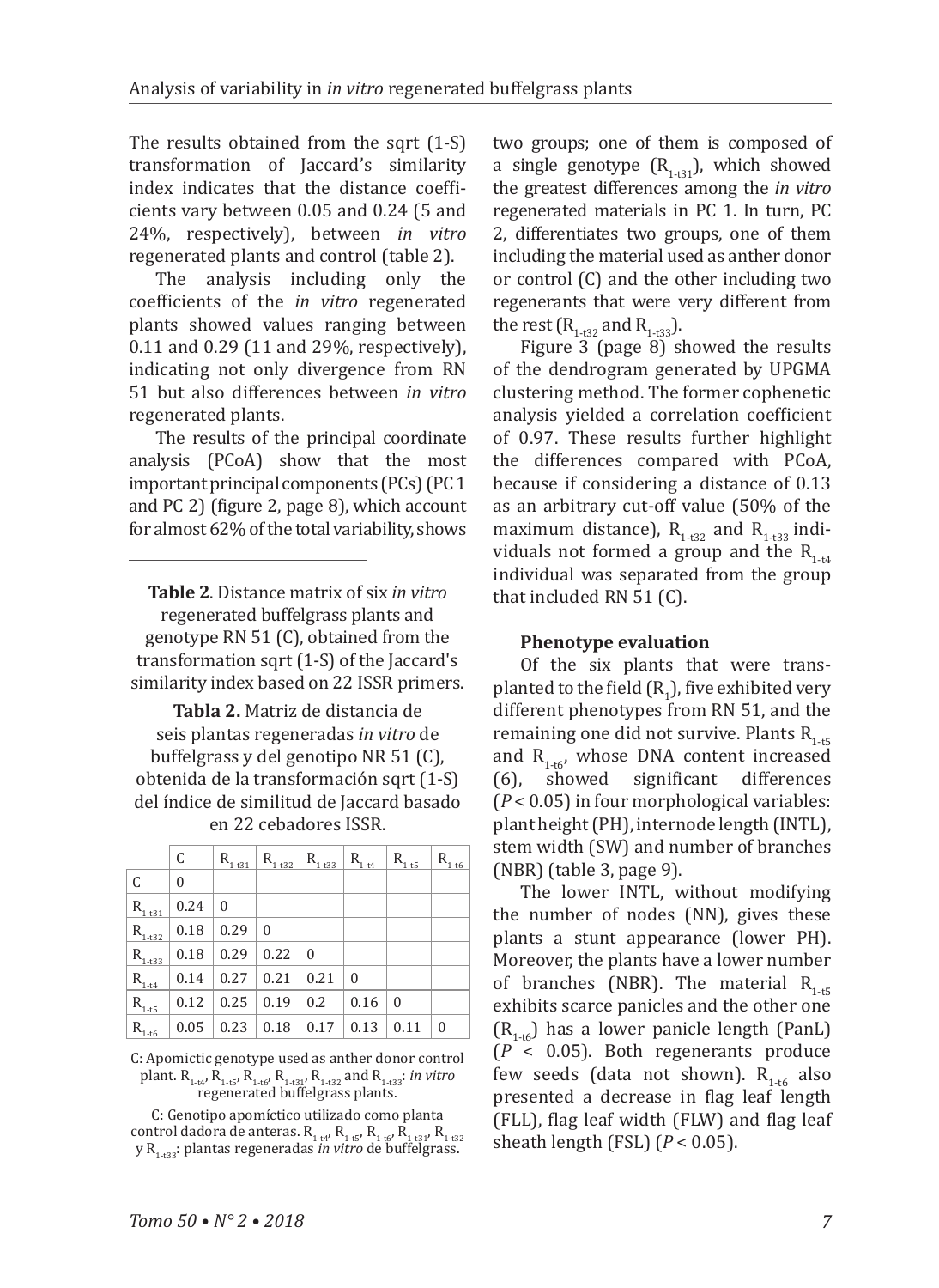

**Figure 2.** *Biplot* of six *in vitro* regenerated buffelgrass plants  $(R_{1-t4}, R_{1-t5}, R_{1-t6}, R_{1-t31}, R_{1-t4})$  $R_{1.132}$  and  $R_{1.133}$  and RN 51 genotype used as control (C), obtained from sqrt (1-S) transformation of Jaccard's similarity index based on 22 ISSR primers.

**Figura 2.** *Biplot* de seis plantas regeneradas *in vitro* de buffelgrass (R<sub>1-t4</sub>, R<sub>1-t5</sub>, R<sub>1-t6</sub>,  $R_{1-1,1}$ ,  $R_{1-1,1}$ ,  $N_{1-1,1}$  y del genotipo NR 51 utilizado como control (C), obtenido de la transformación sqrt (1-S) del índice de similitud de Jaccard basado en 22 cebadores ISSR*.*



**Figure 3.** Dendrogram of six *in vitro* regenerated buffelgrass plants (R<sub>1-t4</sub>, R<sub>1-t5</sub>, R<sub>1-t6</sub>,  $R_{1-t31}$ ,  $R_{1-t32}$  and  $R_{1-t33}$ ) and RN 51 genotype used as control (C), obtained via UPGMA method through the analysis of ISSR markers over a distance matrix calculated from the sqrt (1-S) transformation of the Jaccard's similarity index.

**Figura 3.** Dendrograma de seis plantas regeneradas *in vitro* de buffelgrass (R<sub>1-t4</sub>, R<sub>1-t5</sub>,  $R_{1-t6}$ ,  $R_{1-t31}$ ,  $R_{1-t32}$  y  $R_{1-t33}$ ) y del genotipo NR 51 utilizado como control (C), obtenido por el método UPGMA mediante el análisis de marcadores ISSR, sobre una matriz de distancia calculada de la transformación sqrt (1-S) del índice de similitud de Jaccard.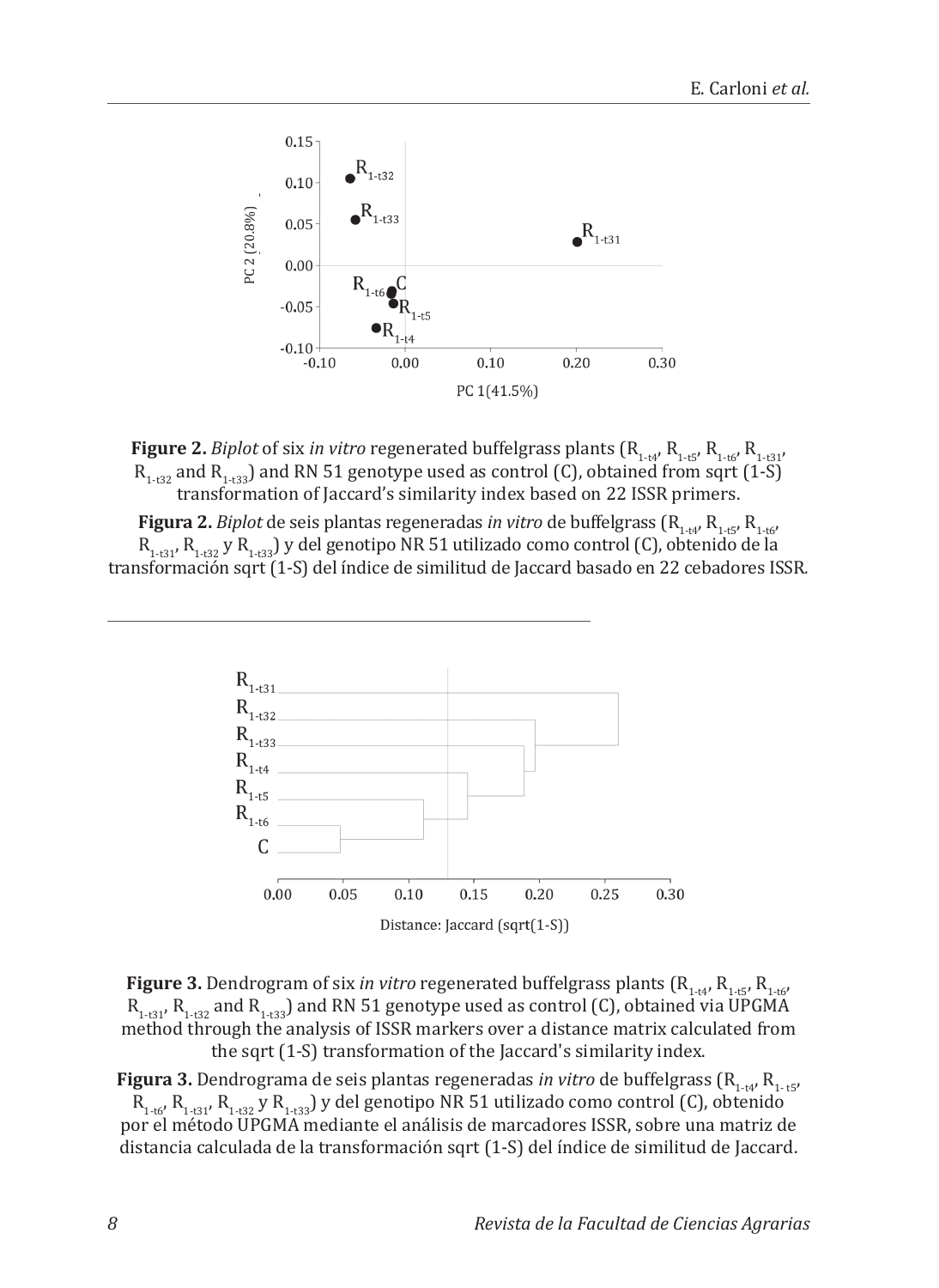**Table 3.** Characters of external morpholoogy of leaf, stem and panicle analyzed in 5 *in vitro* regenerated buffelgrass plants.

| <b>Material</b>      | <b>FLL</b><br>cm         | <b>FLW</b><br>cm | <b>FSL</b><br>cm         | PH<br>cm | PanL<br>cm               | <b>TFPL</b><br>cm        | <b>EPL</b><br>cm         | <b>INTL</b><br>cm | <b>SW</b><br>mm | <b>NN</b> | <b>NBR</b> | FL/<br><b>BR</b> |
|----------------------|--------------------------|------------------|--------------------------|----------|--------------------------|--------------------------|--------------------------|-------------------|-----------------|-----------|------------|------------------|
| <b>RN 51</b>         | 33.3                     | 1.2              | 7.2                      | 126.8    | 11.9                     | 19.4                     | 8.3                      | 10.8              | 3.9             | 9.8       | 6.8        | 2.4              |
| $R_{1-t32}$          | 31.0                     | 1.3              | 6.2                      | $102.5*$ | $7.75*$                  | $15*$                    | 5.6                      | $6.02*$           | 3.2             | 9.2       | 6.2        | 2.8              |
| $R$ <sub>1-t33</sub> | $\overline{\phantom{a}}$ |                  | $\overline{\phantom{a}}$ | 105.8*   | $\overline{\phantom{a}}$ | $\overline{\phantom{a}}$ | $\overline{\phantom{a}}$ | $6.33*$           | 2.7             | 12.5      | 7.7        | -                |
| $R_{1-t4}$           | 28.7                     | $0.9*$           | 6.4                      | 92.8*    | $8.5*$                   | 17.5                     | 8.7                      | $7*$              | $2.4*$          | 9.6       | 5.6        | 3.4              |
| $R_{1-t5}$           | $\overline{\phantom{a}}$ |                  | $\overline{\phantom{a}}$ | $57.4*$  | $\overline{\phantom{a}}$ |                          | $\overline{\phantom{a}}$ | $4*$              | $2.1*$          | 10.0      | $2.8*$     |                  |
| $R_{1-t6}$           | $22.4*$                  | $0.7*$           | $3.2*$                   | $64.2*$  | $6.3*$                   | 15.2                     | 6.4                      | $4.5*$            | $2.1*$          | 8.4       | $3.6*$     | 1.0              |

**Tabla 3.** Caracteres de morfología externa de hoja, tallo y panoja analizados en 5 plantas regeneradas *in vitro* de buffelgrass.

(\*) Indicates significant differences (*P* < 0.05) within each column in the morphometric characters analyzed in *in vitro* regenerated materials with respect to the anther donor plant (RN 51). Material: *in vitro* regenerated R, plants. Morphological variables: flag leaf length (FLL), flag leaf width (FLW), flag leaf sheath length (FSL), plant height (PH), panicle length (PanL), total floral penduncle length (TFPL), exerted peduncle length (EPL), internode length (INTL), stem width (SW), number of nodes (NN), number of branches (NBR) and number of flowers/branch (FL/BR).

(\*) Indica diferencias significativas (*P* < 0,05) dentro de cada columna en los caracteres morfológicos analizados de los materiales regenerados *in vitro* con respecto a la planta dadora de anteras (NR 51). Material: plantas R<sub>1</sub> regeneradas *in vitro*. Variables morfológicas: longitud de lámina de hoja bandera<br>Lidades (FLL), ancho de lámina de hoja bandera (FLW), longitud de vaina (FSL), altura de planta (PH), longitud de inflorescencia (PanL), longitud total del pedúnculo floral (TFPL), longitud del pedúnculo excerto (EPL), longitud inter-nodal (INTL), ancho tallo (SW), número de nudos (NUD), número de ramas (RAM) y número de flores/ramas (FL/RA).

The plants exhibiting a reduction in DNA content  $(R_{1-t4}, R_{1-t32})$  and  $R_{1-t33})$  (8) also showed a statistically different increase in phenotypic traits with respect to control  $(P < 0.05)$  (table 3). All the plants exhibited a decrease in PH. Plant  $R_{1-t4}$  had reduced FLW (thinner leaves), as well as PanL, INTL and SW. Plant  $R_{1-t32}$ , also had smaller panicles, and smaller length of exerted peduncle (EPL) and INTL. Plant  $R_{1-t4}$  exhibited particularly lightercolored foliage.

Because  $R_{1-t33}$  and  $R_{1-t5}$  plants had few panicles with immature inflorescences. PanL, TEPL, EPL and flowers/branch (FL/ BR) variables and characters of leaf (FLL, FLW,FSL)werenotconsideredintheanalysis of clusters. The results of this analysis show

that *in vitro* regenerated plants are phenotypically different from genotype RN 51. The dendrogram shows that the group including regenerants  $R_{1-32}$ ,  $R_{1-44}$  and  $R_{1-433}$  are the most similar to material RN 51, and that  $R_{1-t5}$ and  $R_{1-t6}$  are the most different materials (figure 4, page 10).

#### **Discussion**

Different molecular profiles were detected in *in vitro* regenerated buffelgrass plants using ISSR molecular markers, suggesting some degree of variability (16, 17, 34). There is scarce information available on the use of this type of markers in somaclonal variation in buffelgrass.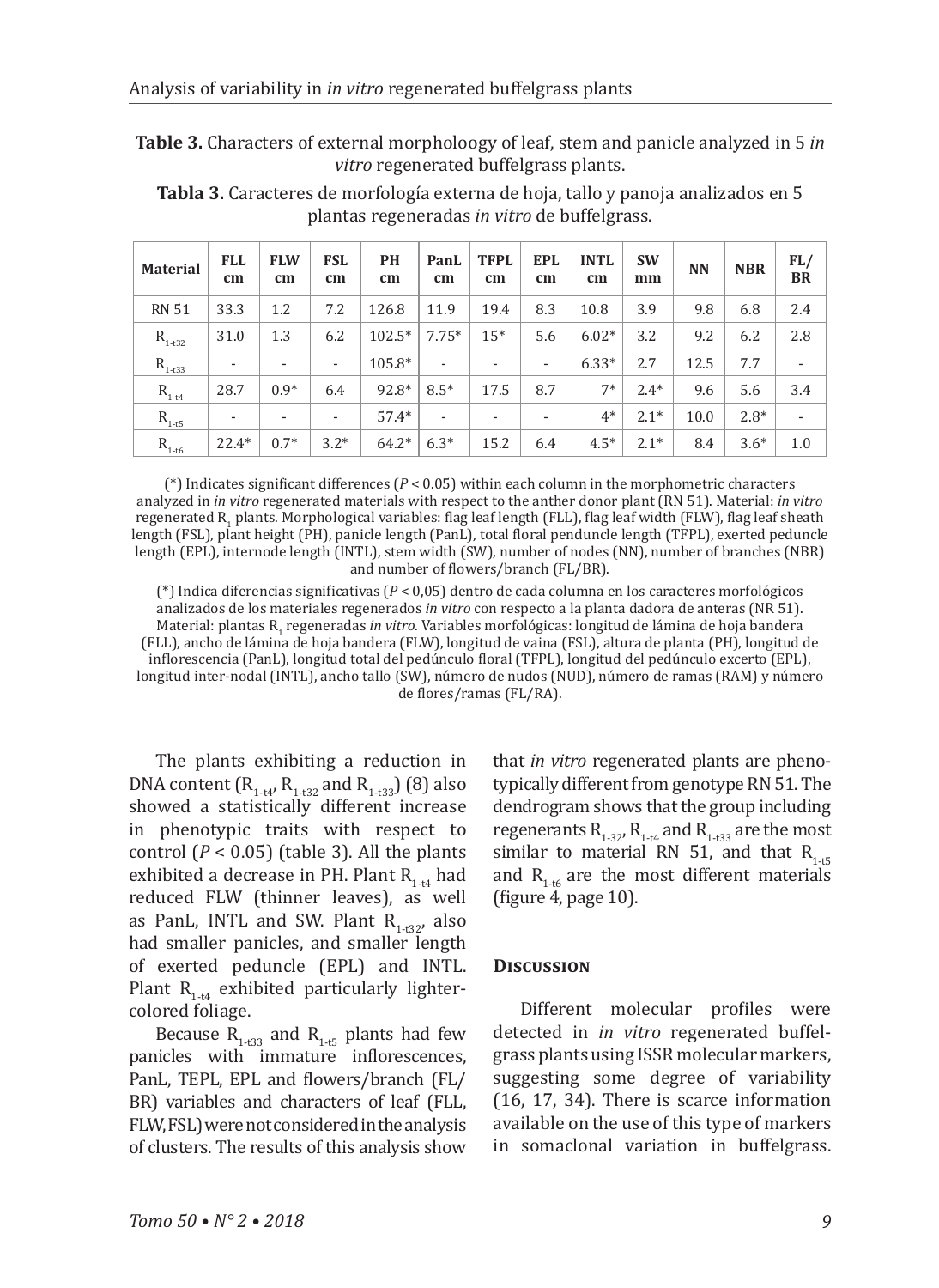

*In vitro* regenerated buffelgrass plants:  $R_{1+4}$ ,  $R_{1+5}$ ,  $R_{1+6}$ ,  $R_{1+31}$ ,  $R_{1+32}$  and  $R_{1+33}$ . The genotype RN 51 was used as control (C). Cophenetic correlation = 0.938.

Plantas regeneradas *in vitro* de buffelgrass: R<sub>1-t4</sub>, R<sub>1-t5</sub>, R<sub>1-t5</sub>, R<sub>1-t31</sub>, R<sub>1-t32</sub> y R<sub>1-t33</sub>. El genotipo NR 51 fue utilizado como control (C). Correlación cofenética = 0,938.

**Figure 4.** Dendrogram constructed using UPGMA method through the analysis of morphological markers, with Euclidean distance being applied as proximity measure.

**Figura 4.** Dendrograma construido utilizando el método UPGMA mediante el análisis de marcadores morfológicos, aplicando la distancia Euclídea como medida de proximidad.

Studies conducted with ISSR in other *in vitro* propagated species reported very different polymorphic levels. For example, a 50% polymorphism level was detected in variants of *Camellia sinensis* L. (30); lower levels, of 5 and 3.9%, were recorded in micro-propagations of *Musa* spp. and *Dictyospermum ovalifolium*, respectively (10, 26). Here, total polymorphic loci were found to be 12%, which is similar to results reported for *Codonopsis lanceolata* (15.7%) or in clones of *Camellia* spp. (12.8%) (12, 15).

Likewise, the generated polymorphism showed a diferentiation degree of 5 to 24% with respect to the "control" pattern, as observed in somaclones of *Zea mays* L. (24). In addition, it is important to note that using the same type of molecular marker similar levels of polymorphism were obtained in wild populations of buffelgrass (1).

Amplification products were observed with the primers containing di-, tri- or tetra-nucleotide sequences, with or without additional nucleotides at the 3′ end. While most of the ISSR produced bands using the method implemented here, some of them failed to amplify. These primers were then tested at lower annealing temperatures, since molecular patterns were found to be highly modified by this factor (14), but some of these ISSR also failed to amplify. Lower temperatures could be used (16) or other additional factors should be considered, which were not studied in this work (5, 34).

The most informative primers were those containing repetitive sequences  $GACA_{n'}$ ,  $AG_n$  or  $GA_{n'}$  with the addition of one or three nucleotides at the 3′ end. Similar results were described in a study conducted to determine genetic diversity in wild bufflegrass populations (17).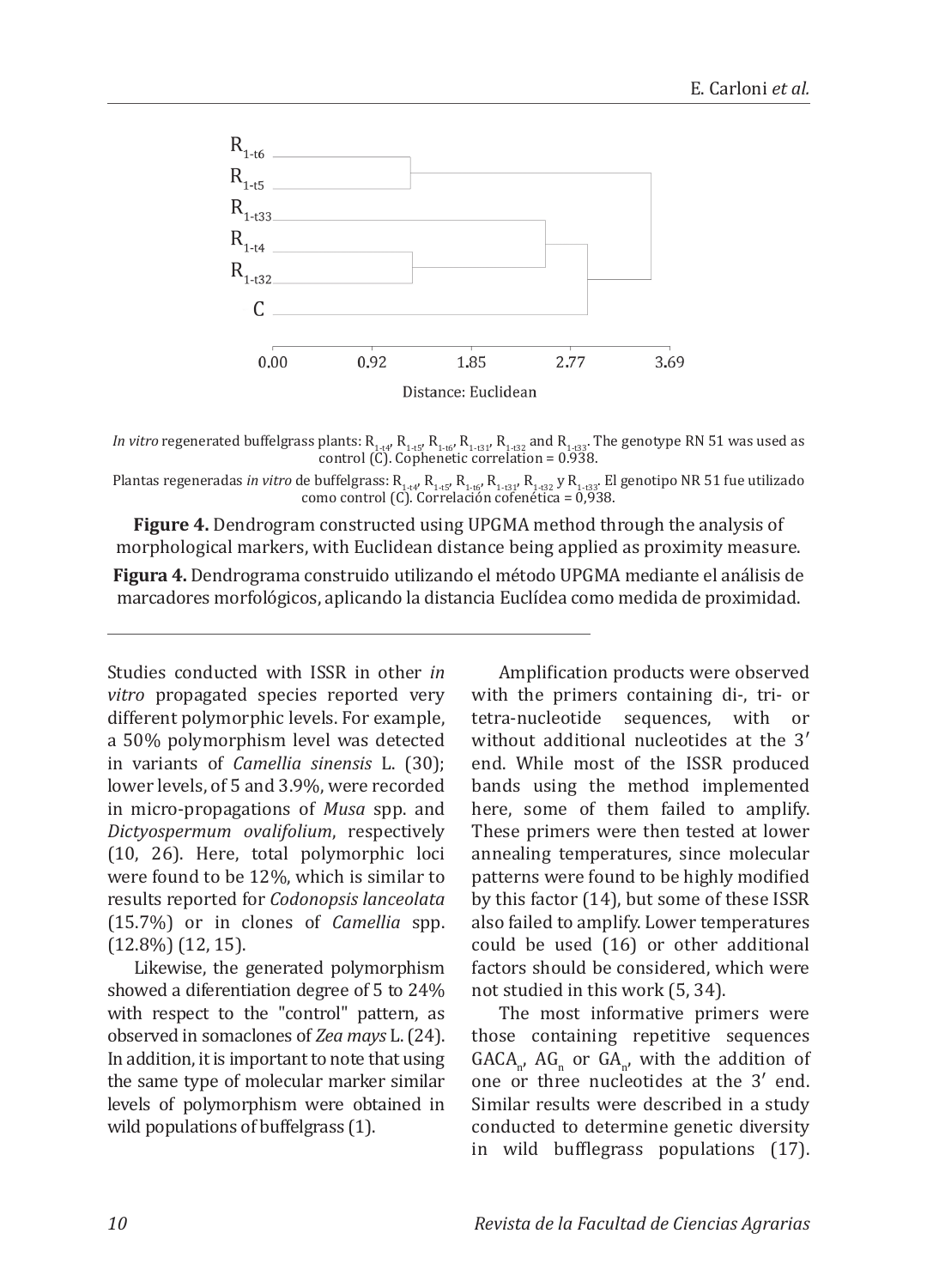Hence, this results confirm that the motifs  $(GA)$  and anchors at the 3' end can be included in the ISSR markers used for different studies of this species.

The polymorphism detected by ISSR in *in vitro* regenerated buffelgrass plants may be attributed to genetic changes in a restricted portion of the genome, because microsatellites and their continuous bases are the hybridization site of the marker primer (16, 34). This portion of the genome usually undergoes changes during the DNA replication-repair process (22, 29), and some authors suggest that the generated polymorphism may be due to deletions or insertions that occur at the primer recognition site (24). Regardless of the type of mutations occurring during *in vitro* plant regeneration, they can generate gain or loss of alleles (28), as shown in this work.

Finally, plants transplanted to the field exhibited very different morphological characteristics among them and from the genetic material used as control (RN 51), thereby confirming changes in the phenotype.

This study, along with a previous one (8), clearly reveal that a group of *in vitro* regenerated plants undergo genetic and morphological changes with respect to the anther donor material, suggesting that *in vitro* culture technique is a source of somaclonal variation (20).

These observations suggest that, besides the changes detected by flow cytometry at the nuclear DNA content levels (8), *in vitro* regenerated plants might also have undergone specific mutations in the genome (24). It is possible that these changes restricted to a few nucleotides cannot be detected using flow cytometry. For this reason, ISSR molecular markers should be included to explore genetic variations in *in vitro* regenerated buffelgrass plants.

#### **Conclusions**

The use of ISSR allowed to identify genetic variability in *in vitro* regenerated buffelgrass plants.

#### **References**

- 1. Al-Soqeer, A. 2011. Genotypic diversity among wild populations of Buffelgrass (*Cenchrus ciliaris* L. Link) in Al-Qassim region. Asian Journal of Biotechnology. 3(3): 262-268.
- 2. Bairu, M. W.; Aremu, A. O.; Van Staden, J. 2011. Somaclonal variation in plants: causes and detection methods. Plant Growth Regulation. 63(2): 147-173.
- 3. Balzarini, M.; Di Rienzo, J. 2004. Info-Gen: Software para análisis estadístico de datos genéticos. Facultad de Ciencia Agropecuarias. Universidad Nacional de Córdoba. Argentina.
- 4. Berone, G. D. 2016. Leaf expansion and leaf turnover of perennial C4 grasses growing at moderately low temperatures. Revista de la Facultad de Ciencias Agrarias. Universidad Nacional de Cuyo. Mendoza. Argentina. 48(2): 69-82.
- 5. Bornet, B.; Branchard, M. 2001. Nonanchored inter simple sequence repeat (ISSR) markers: reproducible and specific tools for genome fingerprinting. Plant Molecular Biology Reporter. 19(3): 209-215.
- 6. Botstein, D.; White, R. L.; Skolnick, M.; Davis, R. W. 1980. Construction of a genetic linkage map in man using restriction fragment length polymorphisms. American journal of human genetics. 32(3): 314-331.
- 7. Cabodevila, V. G.; Cacchiarelli, P.; Pratta, G. R. 2017. Identificación de QTL en las generaciones segregantes de un híbrido de segundo ciclo de tomate. Revista de la Facultad de Ciencias Agrarias. Universidad Nacional de Cuyo. Mendoza. Argentina. 49(2): 1-18.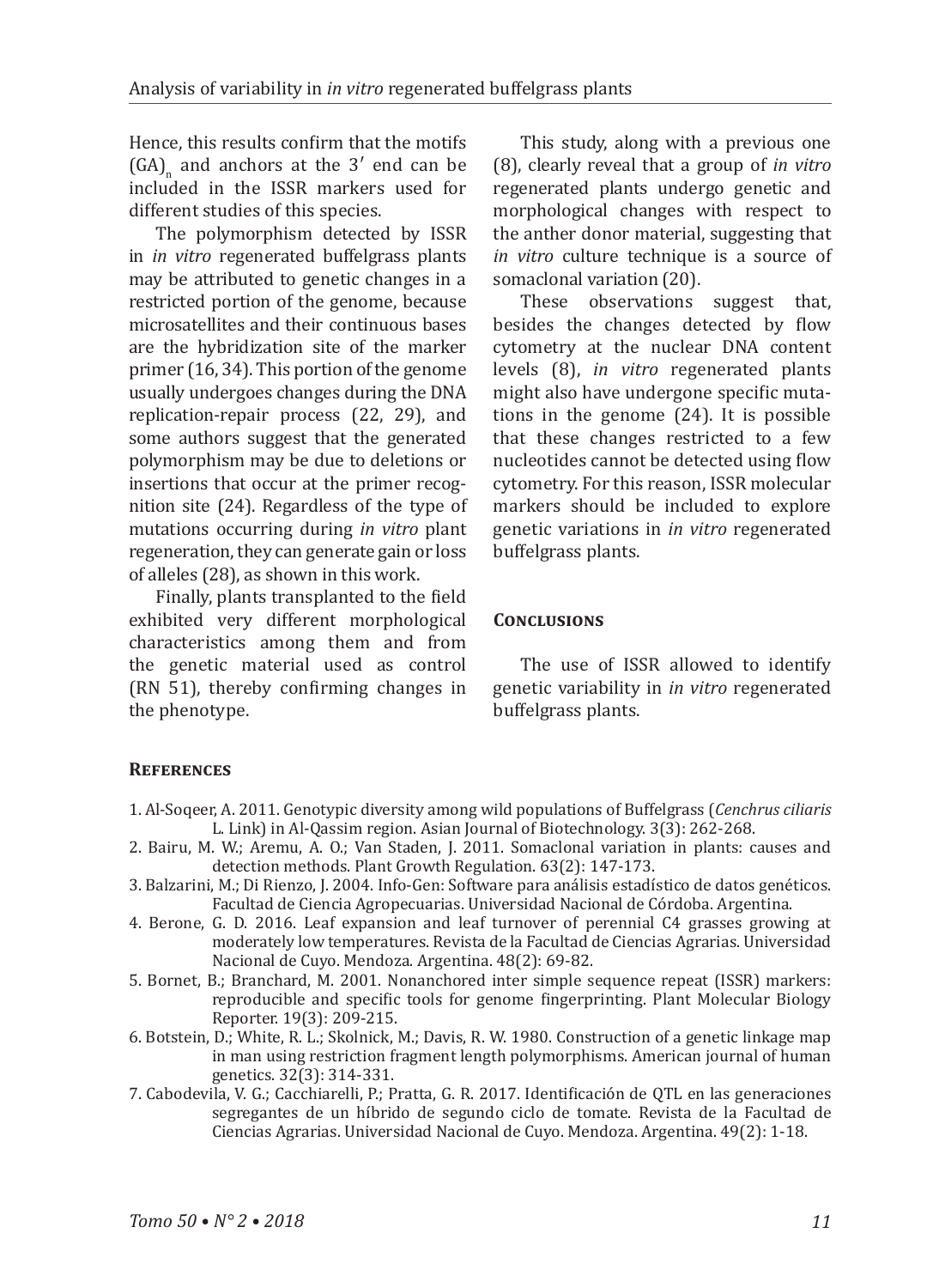- 8. Carloni, E.; Ribotta, A.; Colomba, E. L.; Griffa, S.; Quiroga, M.; Tommasino, E; Grunberg, K. 2014. Somatic embryogenesis from *in vitro* anther culture of apomictic buffel grass genotypes and analysis of regenerated plants using flow cytometry. Plant Cell, Tissue and Organ Culture. 117(3): 311-322.
- 9. Carra, A.; Sajeva, M.; Abbate, L.; Siragusa, M.; Sottile, F.; Carimi, F. 2012. *In vitro* plant regeneration of caper (*Capparis spinosa* L.) from floral explants and genetic stability of regenerants. Plant Cell, Tissue and Organ Culture. 109(2): 373-381.
- 10. Chandrika, M.; Rai, V. R.; Kini, K. R. 2008. Assessment of genetic stability of *in vitro* grown *Dictyospermum ovalifolium*. Biologia Plantarum. 52(4): 735-739.
- 11.Dennis, E. S.; Brettell, R.I. S.; Peacock W. J. 1987. A tissue culture induced Adh1 null mutant of maize results from a single base change. Molecular and General Genetics. 210(1): 181-183.
- 12. Devarumath, R.; Nandy, S.; Rani, V.; Marimuthu, S.; Muraleedharan, N.; Raina, S. 2002. RAPD, ISSR and RFLP fingerprints as useful markers to evaluate genetic integrity of micropropagated plants of three diploid and triploid elite tea clones representing *Camellia sinensis* (China type) and *C. assamica* ssp. *assamica* (Assam-India type). Plant Cell Reports. 21(2): 166-173.
- 13. Di Rienzo, J. A.; Casanoves, F.; Balzarini, M. G.; Gonzalez, L.; Tablada, M.; Robledo, C. W. 2012. InfoStat. Grupo InfoStat, FCA, Universidad Nacional de Córdoba, Argentina. (http:// www.infostat.com.ar).
- 14. Garayalde, A. F.; Poverene, M.; Cantamutto, M.; Carrera, A. D. 2011. Wild sunflower diversity in Argentina revealed by ISSR and SSR markers: an approach for conservation and breeding programmes. Annals of Applied Biology. 158(3): 305-317.
- 15. Guo, W. L.; Gong, L.; Ding, Z. F.; Li, Y. D.; Li, F. X.; Zhao, S. P.; Liu, B. 2006. Genomic instability in phenotypically normal regenerants of medicinal plant *Codonopsis lanceolata* Benth. et Hook. f., as revealed by ISSR and RAPD markers. Plant cell reports. 25(9): 896-906.
- 16. Gupta, M.; Chyi, Y. S.; Romero-Severson, J.; Owen, J. L. 1994. Amplification of DNA markers from evolutionarily diverse genomes using single primers of simple-sequence repeats. Theoretical and Applied Genetics. 89(7-8): 998-1006.
- 17. Gutierrez-Ozuna, R.; Eguiarte, L. E.; Molina-Freaner, F. 2009. Genotypic diversity among pasture and roadside populations of the invasive buffelgrass (*Pennisetum ciliare* L. Link) in north-western Mexico. Journal of Arid Environments. 73(1):26-32.
- 18. Hanselka, C. W.; Hussey, M. A.; Ibarra F. 2004. Buffelgrass. En: Moser, L. E.; Burson, B. L.; Sollenberger, L. E. (Ed.). Warm-season (C4) grasses. Madison, Wisconsin. p. 477-502.
- 19. Kaeppler, S. M.; Phillips, R. L.; Olhoft, P. 1998. Molecular basis of heritable tissue culture-induced variation in plants. En: Jain, S. M.; Brar, D. S.; Ahloowalia, B. S. (Ed.) Somaclonal variation and induced mutations in crop improvement. Springer Netherlands. p. 465-484.
- 20 Larkin, P. J.; Scowcroft, S. C. 1981. Somaclonal variation a novel source of variability from cell culture for plant improvement. Theoretical and Applied Genetics. 60: 197–214.
- 21. Lee, M.; Phillips, R. L. 1988. The chromosomal basis of somaclonal variation. Annual Review of Plant Physiology and Plant Molecular Biology. 39(1): 413-437.
- 22. Levinson, G.; Gutman, G. A. 1987. Slipped-strand mispairing: a major mechanism for DNA sequence evolution. Molecular Biology and Evolution 4(3): 203-221.
- 23. López Colomba, E.; Prina, A.; Griffa, S.; Ribotta, A. N.; Carloni, E.; Tommasino, E.; Luna, C.; Biderbost, E.; Grunberg, K. 2011. Obtaining new germplasm in *Cenchrus ciliaris* L. through induced-mutation and *in vitro* selection. Phyton International Journal of Experimental Botany. 80: 59-64.
- 24. Osipova, E. S.; Koveza, O. V.; Troitskij, A. V.; Dolgikh, Y. I.; Shamina, Z. B.; Gostimskij, S. A. 2003. Analysis of specific RAPD and ISSR fragments in maize (*Zea mays* L.) somaclones and development of SCAR markers on their basis. Russian Journal of Genetics. 39(12): 1412-1419.
- 25. Quiroga, M.; Grunberg, K.; Ribotta, A.; Colomba, E. L.; Carloni, E.; Tommasino, E.; Luna C.; Griffa, S. 2013. Obtaining sexual genotypes for breeding in buffel grass. South African Journal of Botany. 88: 118-123.